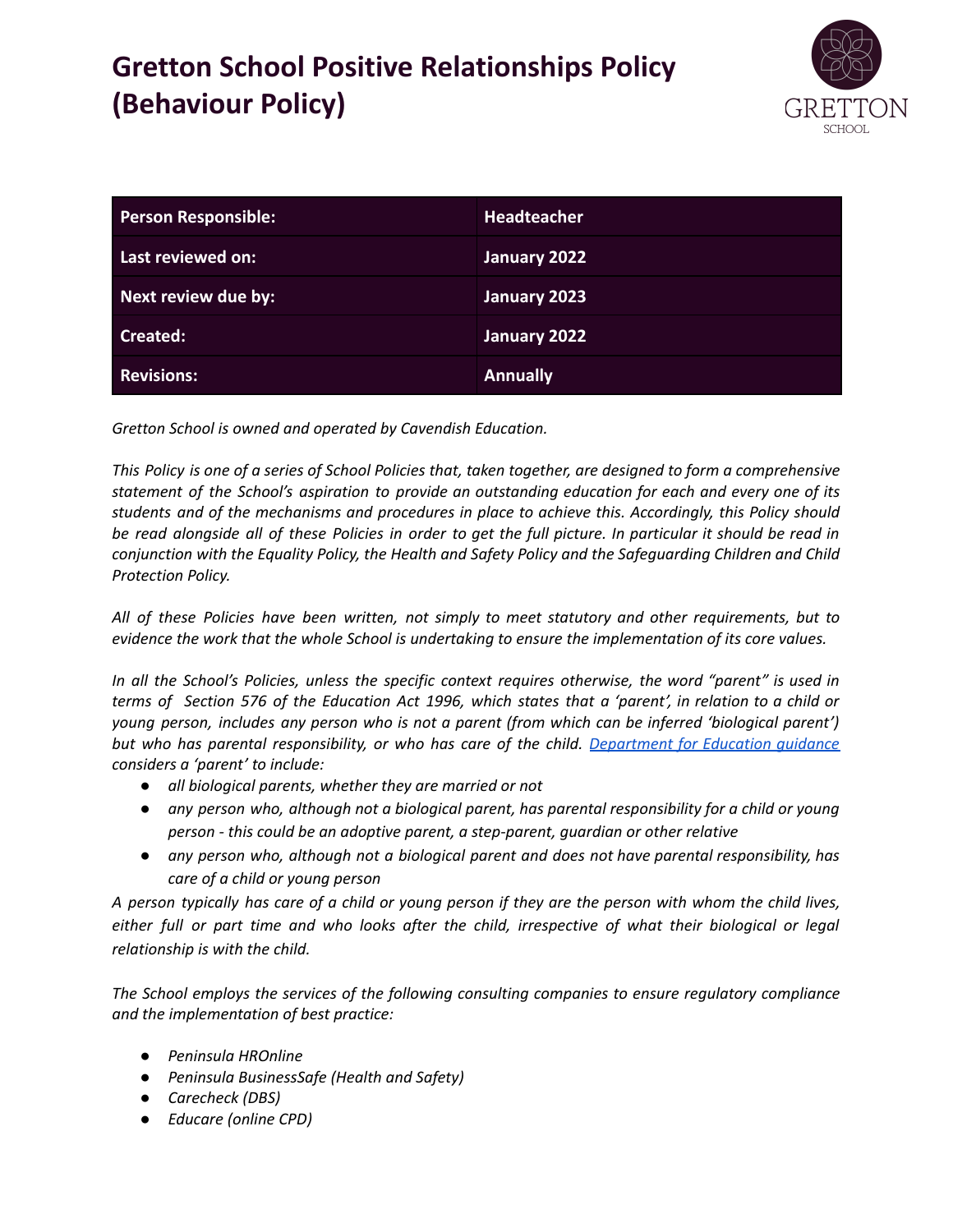### **Intent**

To Promote Positive Relationships, Encourage Reflection and Develop Supportive Strategies to Reduce Behaviours of Concern.

## **Aims**

This policy is intended to help staff carry out tasks to create and maintain a safe environment for all, with a specific focus on working with behaviours of concern, maintaining a therapeutic environment, and - within this - ensuring a calm learning environment.

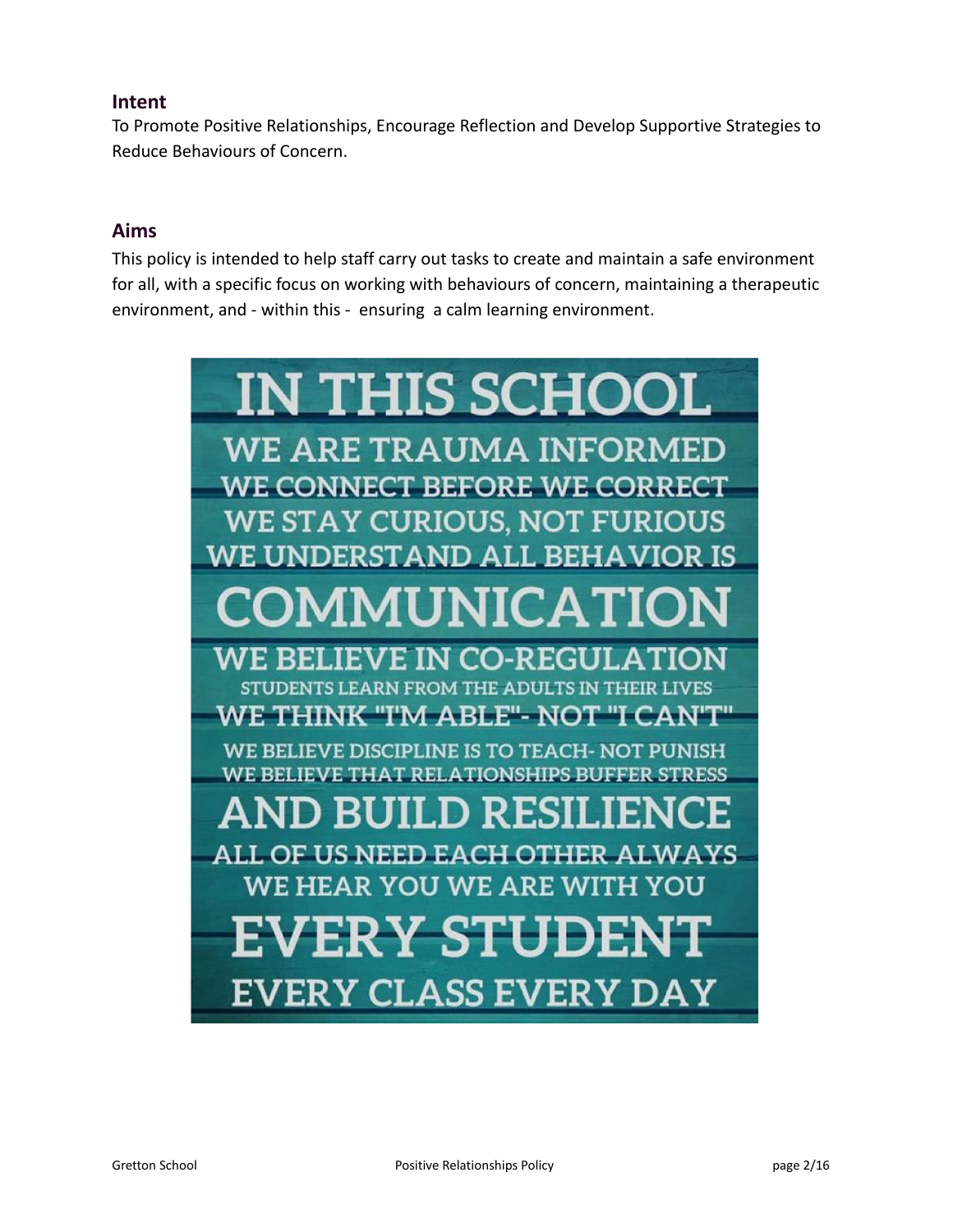#### **INTRODUCTION**

We believe that children communicate their thoughts and feelings through their behaviours.

We have a responsibility to try to understand what they are telling us, even if this may not be immediately apparent. It is important to connect with the underlying reasons the child may be behaving in a particular way. Their observable behaviour is grounded in their own experience of Autism and often as a result of coping strategies that they have developed over time, so our job is to support, identify, interpret and redevelop so that a child is able to respond to difficulties and challenges in different, healthier, and safer ways. We also work hard to celebrate the uniqueness of each child and their experience of Autism so that, by the time they graduate from Gretton, they are better able to understand their own Autism, its impacts on themselves as individuals and on those around them and even to celebrate their differences.

We recognise that many of the young people placed at Gretton School may have struggled in previous specialist or mainstream placements. Some have experienced early childhood adversity and all have a diagnosis of Autism, with the probability of other co-occurring diagnoses which are likely to have made school feel particularly difficult. We also recognise that previous educational experiences may have resulted in the children and young people at Gretton feeling a sense of shame about earlier failed placements that they have learned to cover with sometimes aggressive and avoidant behaviour.

Our role is to work therapeutically with Autistic learners, to understand the uniqueness of each learner's experience and to build and use healthy and positive relationships to help them develop greater self-esteem and realise that they can make different choices.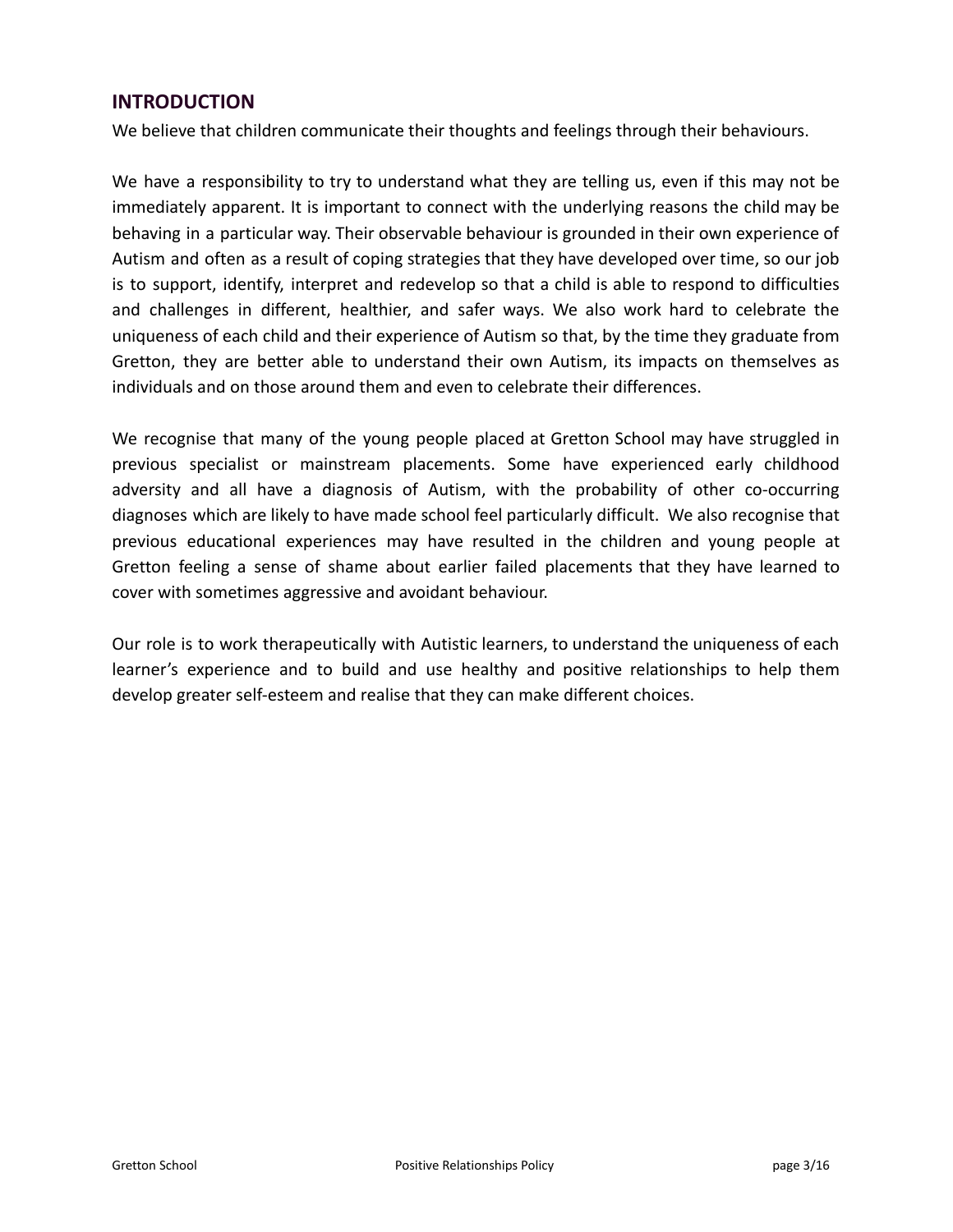Free curiosity<br>is of more value<br>than harsh<br>discipline.<br>Augustine of Hippo

We come from a place of curiosity about behaviours, and staff are trained to think carefully about the complexities of a learner's experience in order to try to identify the feelings and thoughts behind the behaviours. Sometimes the feelings that working with a child can bring out in ourselves can give us insight into what the learners are experiencing. As an example, a learner who can display rigid-thinking and demand avoidant behaviour has an ability to make those around them feel frustrated, powerless and at a loss as to how to help. If we can - as professionals - understand that our feelings are a reflection of those of the student, it enables us to act in a way that reassures, offers options and empowers the learner.

The combination of relationships, structure, routine, clear boundaries, and opportunities for thinking together promotes the development of positive, healthy, safe ways of relating to others. All staff should be aware that children can be abusive towards other children (often referred to as peer on peer abuse) and that the school is vigilant and responsive to these behaviours; we work in an environment where the behaviours of one child can have a direct impact on the feelings of another and we are committed to - rather than removing the causes of anxiety and stress - supporting learners to develop strategies, resilience and the ability to manage the impact of others on their own sense of well being. We are aware that working in this way with children and young people can take time and that during their time at Gretton, it is likely that all children will go through periods of dysregulation and difficulty. We ask that all stakeholders recognise this and offer support and patience when children who have experienced a period of dysregulation might have an impact on the progress and regulation of their own child.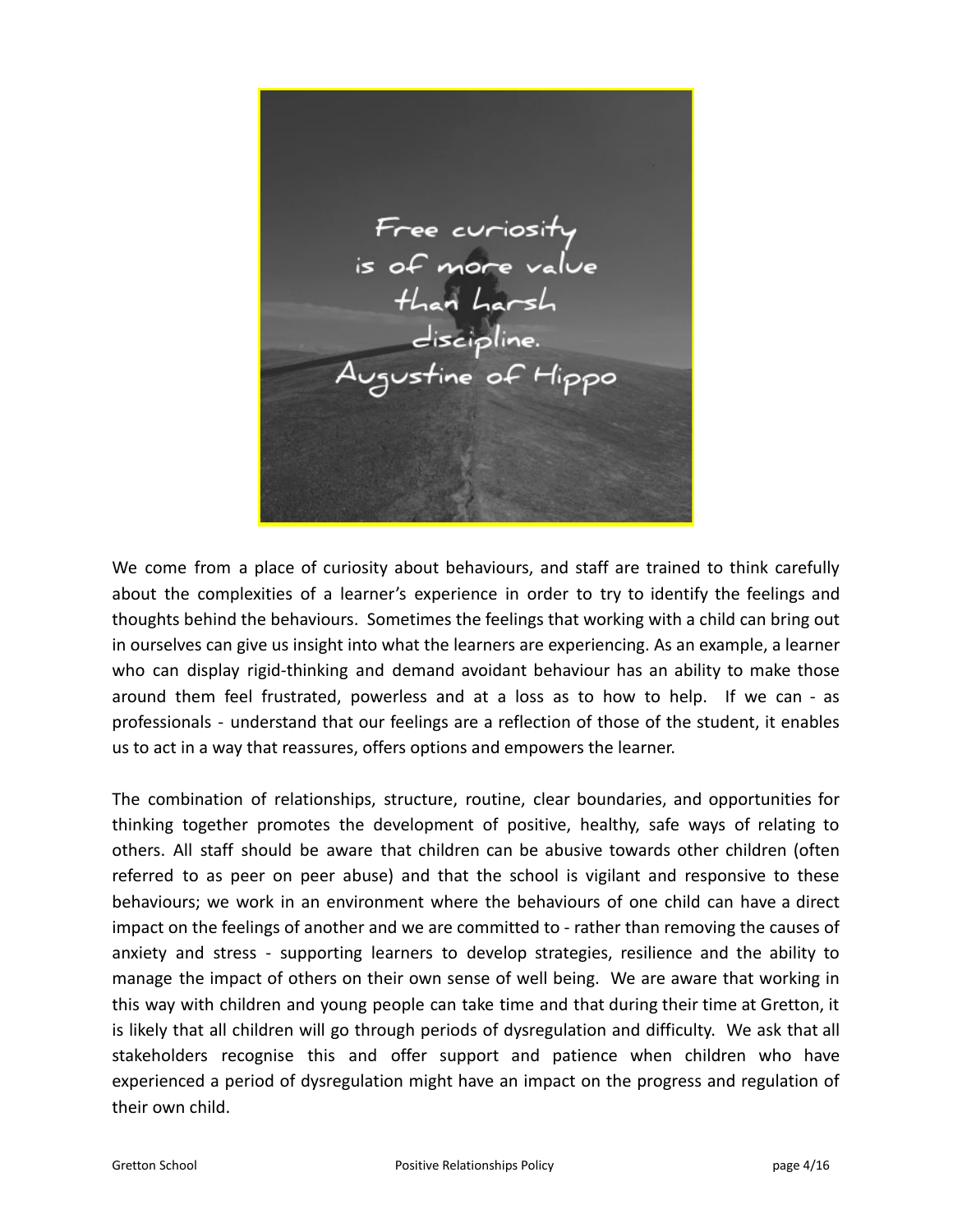Our Positive Behaviour Support takes the form of Primary, Secondary and Tertiary Strategies as outlined below.

## **1. Primary Strategies**

These are all the things that we do as a school all day every day to develop a safe learning environment. These things include everything from the safety of the school campus and environments to the very individual support each learner needs around them, but include as well:

- The structure of the school day, so that learners know what to expect on their timetables.
- The structure of the class groups and residential houses (for boarding learners) and the staff that work with the students.
- The communication and collaboration with parents to co-develop strategies and support for learners.
- The development of Individual Education Plans and Individual Behaviour Plans, to take account of the unique nature of a learner's needs, interests, triggers and responses to behaviours as detailed in their EHCP.
- The involvement of children in decisions about their provision and the support and interventions they need through regular tutorial sessions, student council and key worker sessions in residential.
- The involvement of the Multidisciplinary Team to ensure that all provision is underpinned by therapeutic practice and takes account of the individual Autism profiles of learners.
- Making use of the common language in school around the Zones of Regulation so that learners can start to be able to use language to express the feelings they are trying to interpret.
- The ongoing training and understanding of staff on matters relating to Autism practice and support.
- The culture throughout the school of supportive nurturing relationships with a focus on getting to know each child well (on the premise of 'If you know one child with Autism then you know one child with Autism!') so that each child has trusted adults within school.
- The attitude and behaviours of staff in order to teach by example and model exaggerated respect for the children, for each other, themselves, the school, and good ethical behaviours in all aspects of work.
- The staff's expectation and assumption of positive interaction with peers and learning, whilst being prepared for, and aware of, possible behaviours of concern.
- The presence of clear policies and procedures followed by all that provide consistency in approach and behaviours across the school.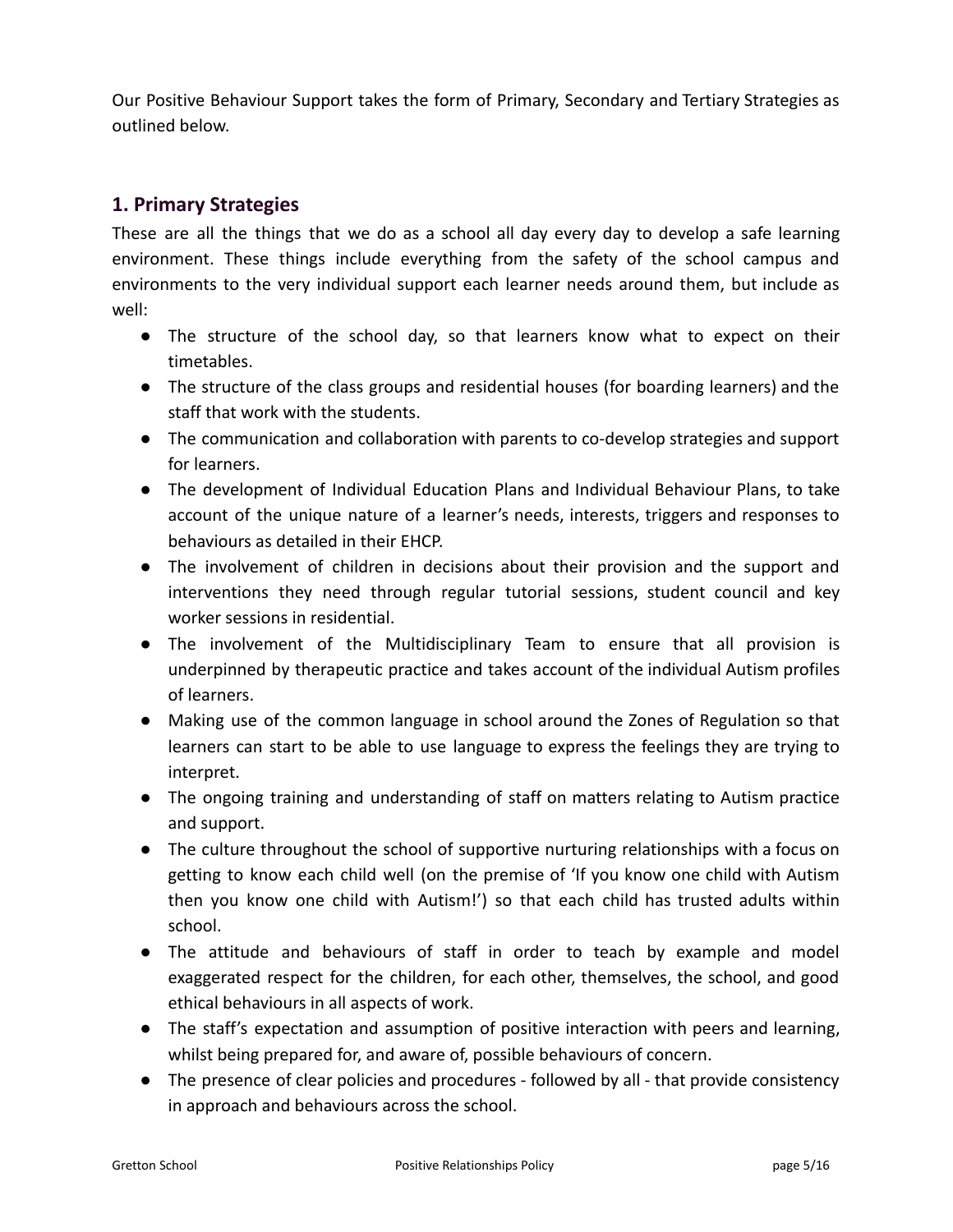- The clarity of expectation from children so that they are aware of what is expected of them in terms of their learning, behaviour and responsibilities and are able to ask for help when needed.
- Develop a habit of asking pupils if you can approach them, sit with them, if they require your help, etc - this places a sense of control with them about their personal space.
- Keep the learners in a place of unconditional positive regard by all who work at Gretton and maintain the desire to seek resolution through reflection and reflective practice, sharing pride and enjoyment alongside children when they achieve.

## **2. Secondary Strategies**

These are the things that all staff are trained to think carefully about, in order to manage and support the day-to-day interaction between people on site.

No single approach or technique is helpful in all situations for all children. Staff therefore have a commitment to paying attention to the child's individual needs and to do what actually helps them, here and now, using the most appropriate strategies outlined in the child's IEP/IBP (Individual Education Plan/Individual Behaviour Plan).

- We ask staff to notice and be curious about the learner's behaviours, understanding when a learner is feeling emotion and recognising when they might need support to identify, name, describe or manage the feelings they are experiencing.
- We ask staff to use de-escalation strategies to try to reduce the potentially volatile nature of interactions and feelings through distraction, diversion, affirmation, compromise and ultimately reflection and restorative practices. Gretton School recognises that teaching young people to recognise and name their feelings is a core part of our work. This is underpinned through the use of Zones of Regulation.
- We ask staff to consciously aim to separate a learner's feelings from their behaviours whilst it may be unreasonable for the child to kick, bite or scream, it is not unreasonable for them to feel cross or unhappy.
- The most important part of managing any incident at school is the learning conversations that take place afterwards and when a child is calm and ready to reflect. Staff are trained to find a range of ways to support a learner to have these conversations in order to support them to explore other - more constructive - ways to express feelings and frustrations.
- We ask staff to make use of positive language, so to give learners options for acceptable behaviours rather than asking them to refrain from unacceptable behaviours, for example, "let's do this" rather than "don't do that".
- We ask staff to use clear, supportive language to reduce ambiguity and to make clear the boundaries; this includes using statements of reality for learners, which can be useful in grounding and supporting the learner to understand their current experience, ie ' you are shouting at the moment'.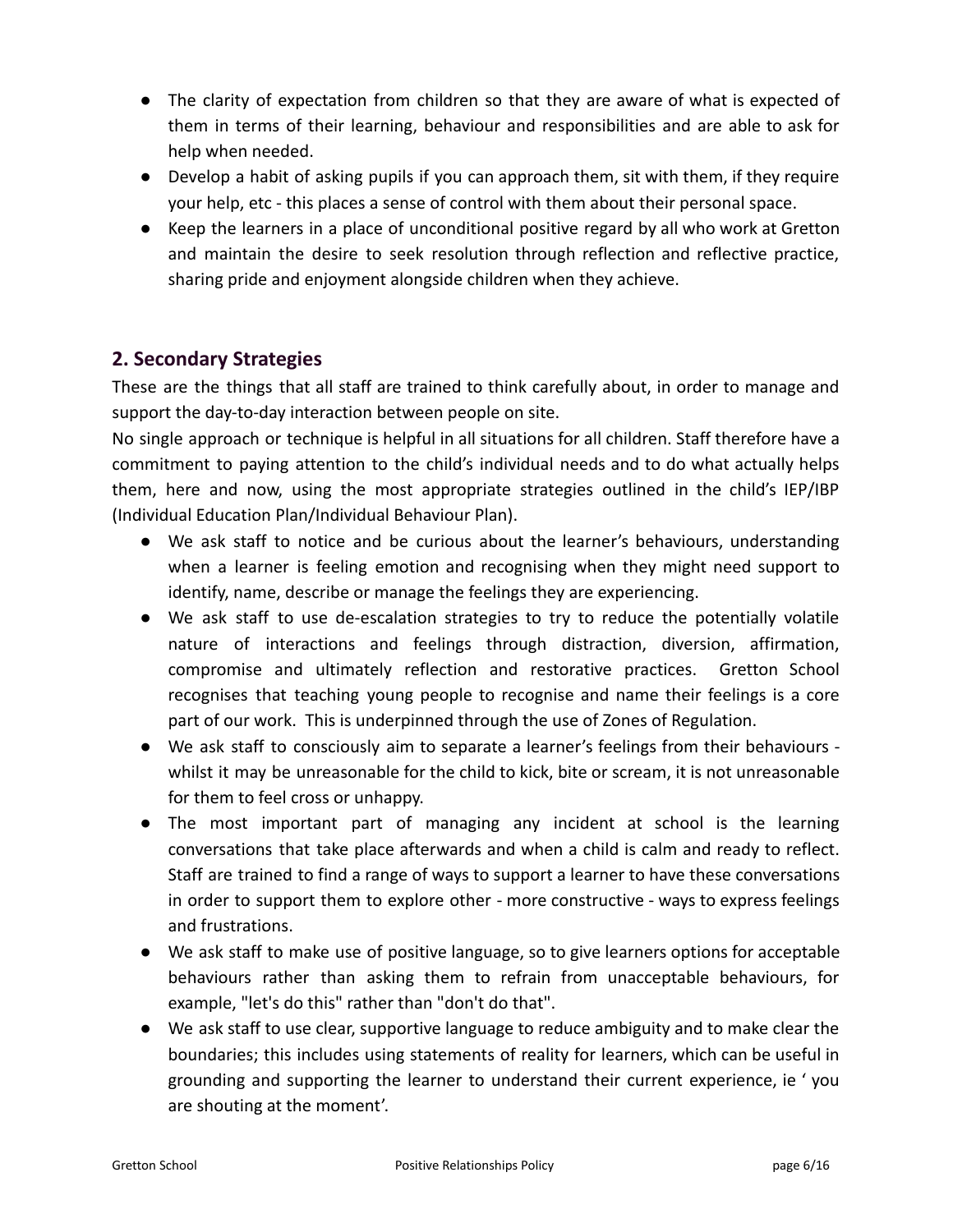- We ask staff to reduce the use of language when a learner is becoming heightened and upset, in order to reduce the amount a learner has to process at that time; being present, offering a listening ear and making suggestions to give learners options are all useful strategies when a learner is starting to feel a lack of control. For learners with a more demand avoidant profile, we ask staff to make adjustments to their communication to remove demand, offer options and reassure the learner, thus treating a 'meltdown' more as a panic attack. This reflects the importance of the IEP/IBP to define individual learner needs and the best responses to support them.
- We ask staff to recognise their own feelings when supporting a learner, and to be vigilant too about other staff, to identify when they might need to step away from a situation. We are not seeking a win-lose situation, we will always seek a win-win, where both parties can be supported to find a suitable solution to resolve a matter. Over time, this is one of the single most effective ways to develop resilience and strategies for a child to resolve conflict.
- When supporting a child who might be becoming heightened, we ask staff to reduce any perceived threat of their presence by sitting, kneeling, or giving space for the child to move about. Body language is evidenced to be even more important than verbal language at these times and can be the difference between inflaming a situation and calming it.
- As a rule, the following strategies should be used as a quick guide.
- Change personnel if behaviour feels targeted or if the member of staff needs to regain composure.
- Be aware of positive and supportive body language.
- Be aware of the tone and timbre of your voice in maintaining calm reassurance.
- Reduce content of language to simple choices or reassurances and make sure your language is age and stage appropriate.
- Avoid any mention of sanctions.
- Check that the environment is safe, free from hazards and, where possible, without an audience; try to remember that it is frightening to feel out of control.
- Where a learner continues to struggle with ongoing dysregulated behaviour, the school is committed to exploring this behaviour, convening team meetings, solution circles and instigating Assess, Plan, Do, Review (APDR) cycles to enable staff to think carefully about the behaviour they are seeing, plan responses accordingly and take action to support change. As part of an ongoing response to periods of dysregulation for children and young people, we aim to work with parents and colleagues to identify different strategies and encourage more regulated behaviour. It is through the ongoing process of review that we can effect change positively.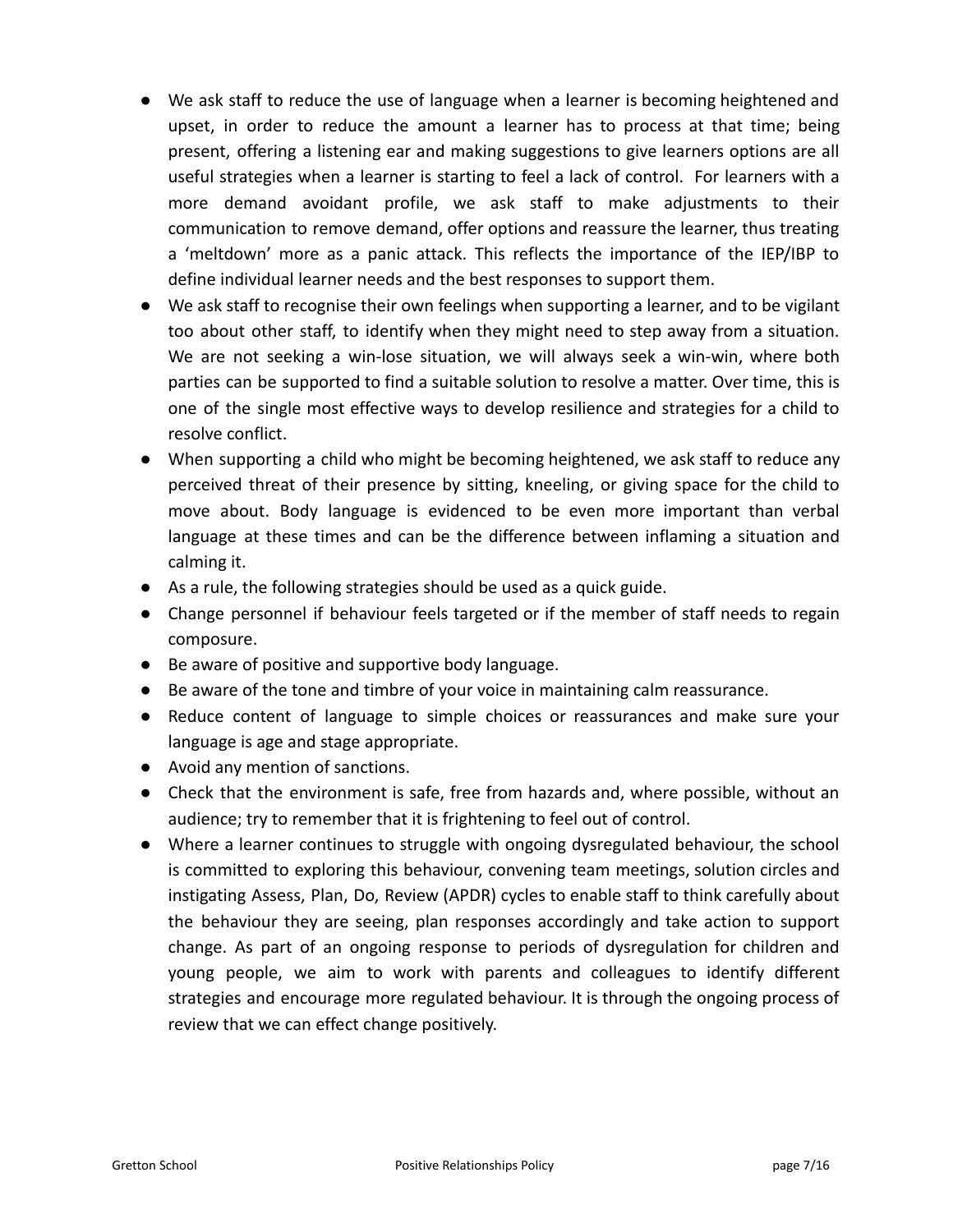## **3. Tertiary Strategies**

These are the strategies that are employed when a child has reached a high arousal level and is starting to display behaviours of concern. Again, no single approach will work for all children all of the time, so we ask staff to be familiar with an individual learner, in order that they understand the best ways to support in a heightened situation.

- We understand at Gretton that, if a child is presenting a risk to themselves or others or causing serious damage to property, physical interventions *- those that are reasonable, necessary, proportionate, and in the best interest of that child - may* be required. In ALL cases, this should be carried out with:
	- the **minimum** amount of force
	- for the **minimum** amount of time
	- and should **always** be in line with approved training methods.
	- $\circ$  This is particularly the case where we know a child may struggle with physical contact of any kind.
	- $\circ$  In the case of causing serious damage to property, any physical intervention should be *only* for the purpose of separating the property and the child and supporting the child to move to a safer space.
- At Gretton School, we follow the approach, guidance, and ethos of the Sherwood system of Positive Behaviour Support (PBS), which emphasises that the majority of behaviour management should be *proactive*.
- We would always expect to see a range of primary and secondary measures being employed before tertiary measures are even considered as an option. This emphasis on *prevention* rather than *reaction* ties in with Gretton School's commitment to the Restraint Reduction Network.
- For the above reason, we would direct staff to make use of breakaways/releases before any kind of Restrictive Interventions are employed.
- It should always be remembered, when working with behaviours of concern, that interventions of *any* nature should be in the best interests of the child; reasonable, proportionate, necessary and as a last resort.
- As in all Positive Behaviour strategies described throughout this policy, we direct staff to be familiar with the IEP/IBPs for individual learners, in order that they are able to respond to individuals in a way that is most likely to be helpful to them.
- For some children, the use of RPIs can be seen as a calming strategy; in these cases, the RPI is viewed as a proactive measure, but they are still only applied in cases where proactivity has been agreed with the parents and the child as a *positive* intervention.
- In either case where a RPI is used proactively or where it has been deemed necessary as a measure to keep the child and/or others safe - the following should always be remembered:
	- Restrictive Physical Intervention can only be used by a member of staff who is trained in the use of Positive Behaviour Strategies (Sherwood Training) or if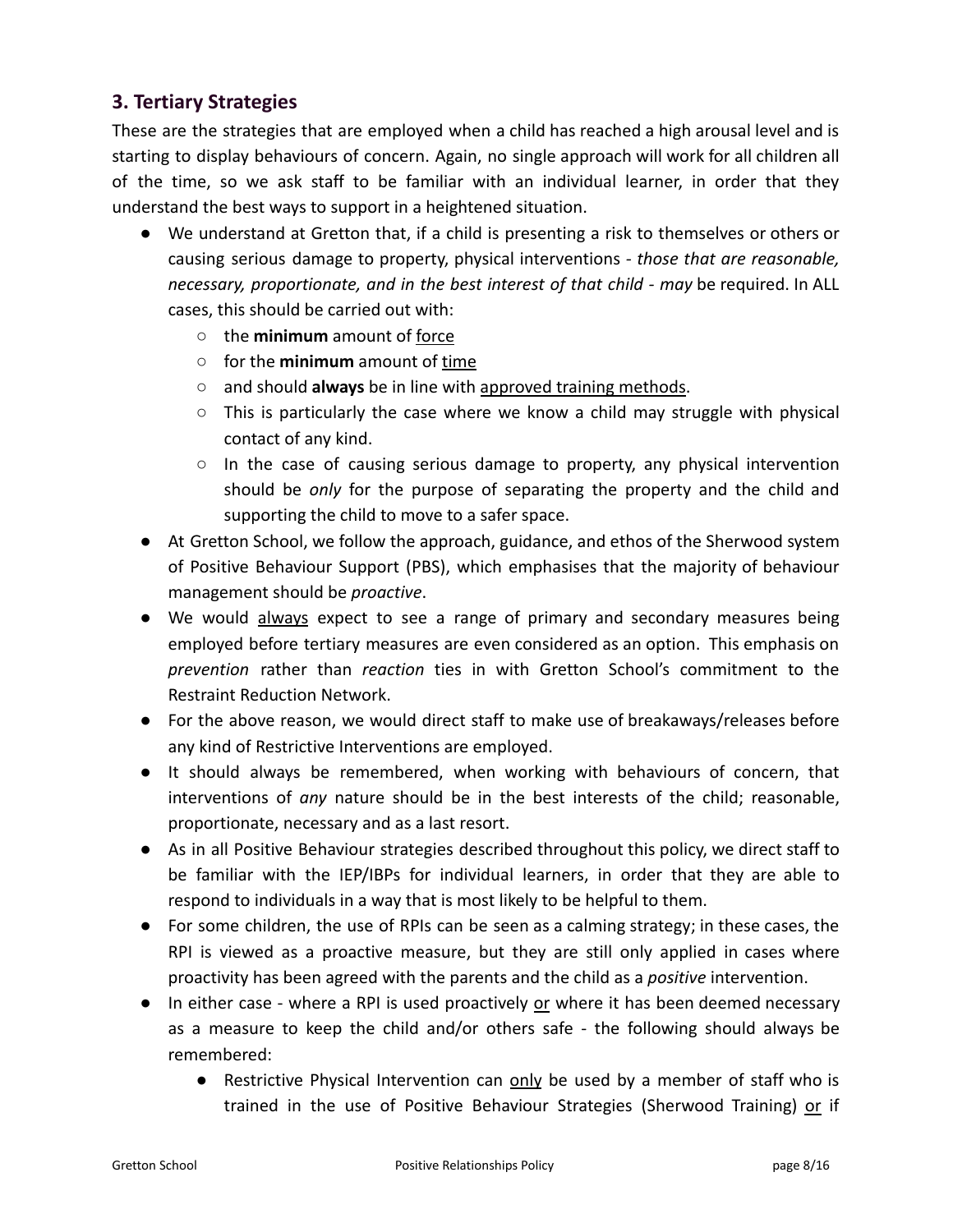reasonable force is required in an unforeseeable event to keep a child safe from immediate harm/danger.

- One person should take the lead during the incident/intervention. This can avoid creating confusion over decision-making.
- Any Restrictive Physical Interventions are defensive and protective techniques. They should **never** be used offensively.
- After any physical intervention:
	- a visual check of the child needs to be completed to check for injuries
	- a first-aider should be offered
	- any medical treatment that is required is actioned and recorded on the report.
- Any incidents of reasonable force or restrictive physical intervention are recorded on Behaviour Watch before the end of the working day, even if further detail will need to be added later.
- Parents/carers must be informed on the same day as the incident took place and ideally before the child returns home.
- Incidents should be reviewed, debrief opportunities offered and any appropriate amendments made to the child's Risk Assessment/IEP/IBP following an incident where an RPI has been used.
- It is often helpful to have a further staff member not directly involved to support those managing the incident to take notes - this not only supports accurate recording of the incident, but also allows those involved to focus on the child and those around them.

## **SHARED LANGUAGE**

Shared language is incredibly important within the school and staff are asked to think carefully about the language they use both toward, and about, children and young people.

We do not use punitive language at school;

- children are not 'banned' from things; rather, we find a more appropriate time to rearrange the planned activity, when a child is better able to access this.
- children are not 'punished'; rather, we want to encourage them to talk about what went wrong and how behaviour might have been changed by all involved to bring about a different outcome.
- sanctions are not administered; rather, we support the child to recognise the natural consequences of their actions and make positive choices
- we do not withdraw privileges from learners; rather, we look at how to use interests and merits positively as an incentive, rather than the removal of these as a punishment
- incidents are described in neutral and blame-free language; examples to use include:
	- 'the child became emotionally dysregulated', not 'the child was behaving badly'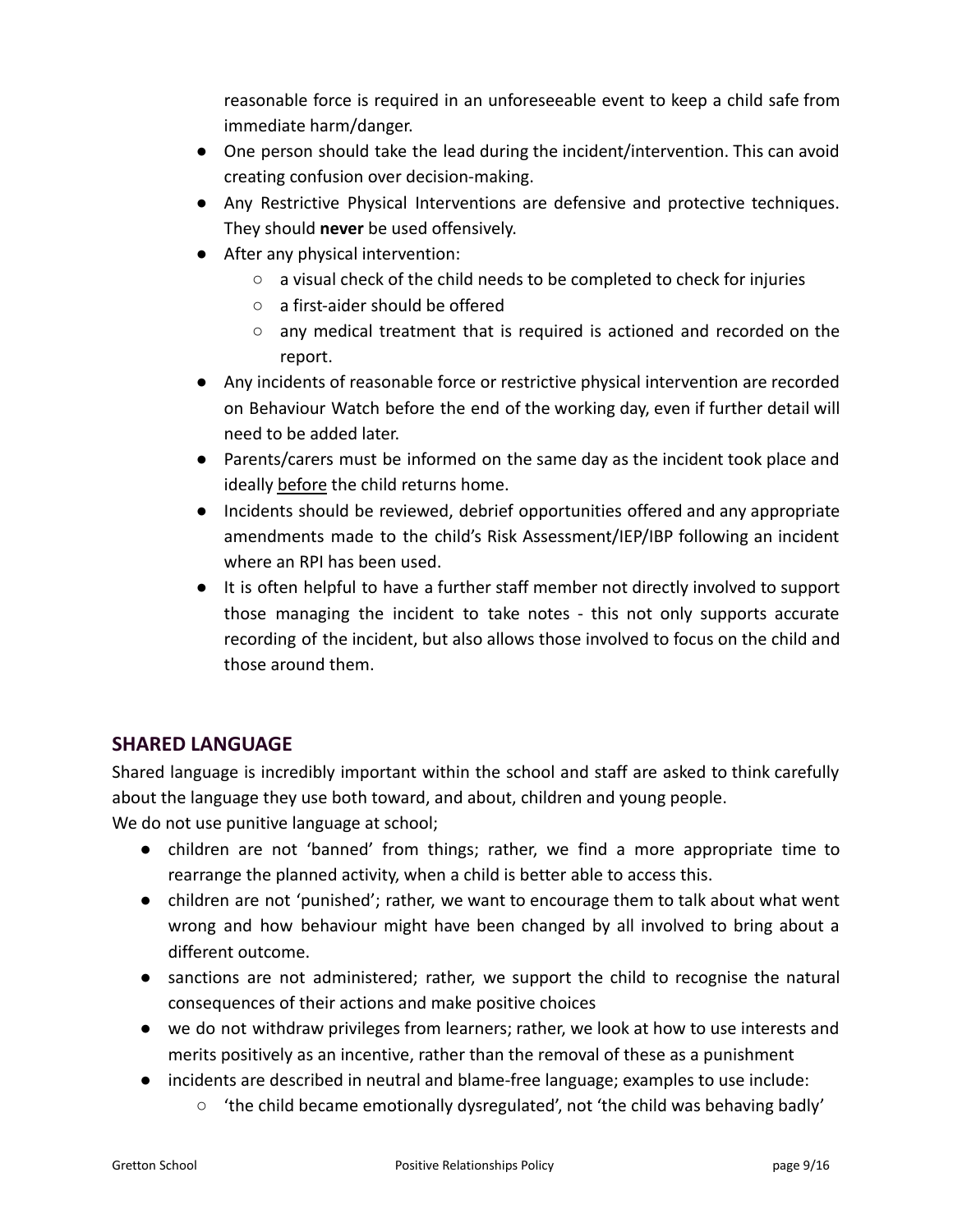- 'there was a conflict', not 'they were out of control'
- $\circ$  'the primary and secondary strategies we have tried so far were unsuccessful', not 'nothing's working'
- children are not isolated from others; rather, we try to identify the sources of conflict and put measures in place to reduce heightened behaviours and restore relationships.
	- We recognise that this process can take considerable time, as repairing relationships and building trust take time.
	- Staff, students and parents alike are asked to commit to this process for all learners in the class, as it is being with others that leads to the ability to:
		- manage and repair conflict
		- make compromises
		- accommodate the needs of others
		- ultimately manage their own tolerance and ability to be around others with different needs and interests.
	- $\circ$  We consider all of the above as essential life skills and it is the learning of these things that can sometimes be the focus for children at first, whilst we introduce and slowly increase academic demands.
- Our response to conflict is to think carefully about restoration and we use the principles of restorative justice whenever supporting learners. We ask that all those participating in the restorative process do so with the following core values:
	- A desire to address and repair harm
	- A willingness to participate voluntarily
	- A fair and unbiased attitude
	- A commitment to creating a safe environment throughout the process
	- A commitment to ensuring the process is accessible for all
	- A willingness to ensure respect and dignity for all

#### **SANCTIONS**

It is not Gretton's practice to administer punitive sanctions; strong evidence-based research into both Autism and childhood developmental trauma identifies that reflective and restorative practices are more likely to bring about lasting change to behaviours than extrinsic sanctions. These practices also support the child in the long-term to develop and implement strategies for managing their own behaviours in more positive ways.

- If a child has missed work due to dysregulated behaviours, they will be supported to complete this work later. This represents our day-to-day approach with learners as we will always look for more regulated times to introduce tasks and support a learner to achieve academically.
- If a child has had a disagreement with a peer, they will be supported to have restorative conversations which support them to understand one another's perspectives; this is not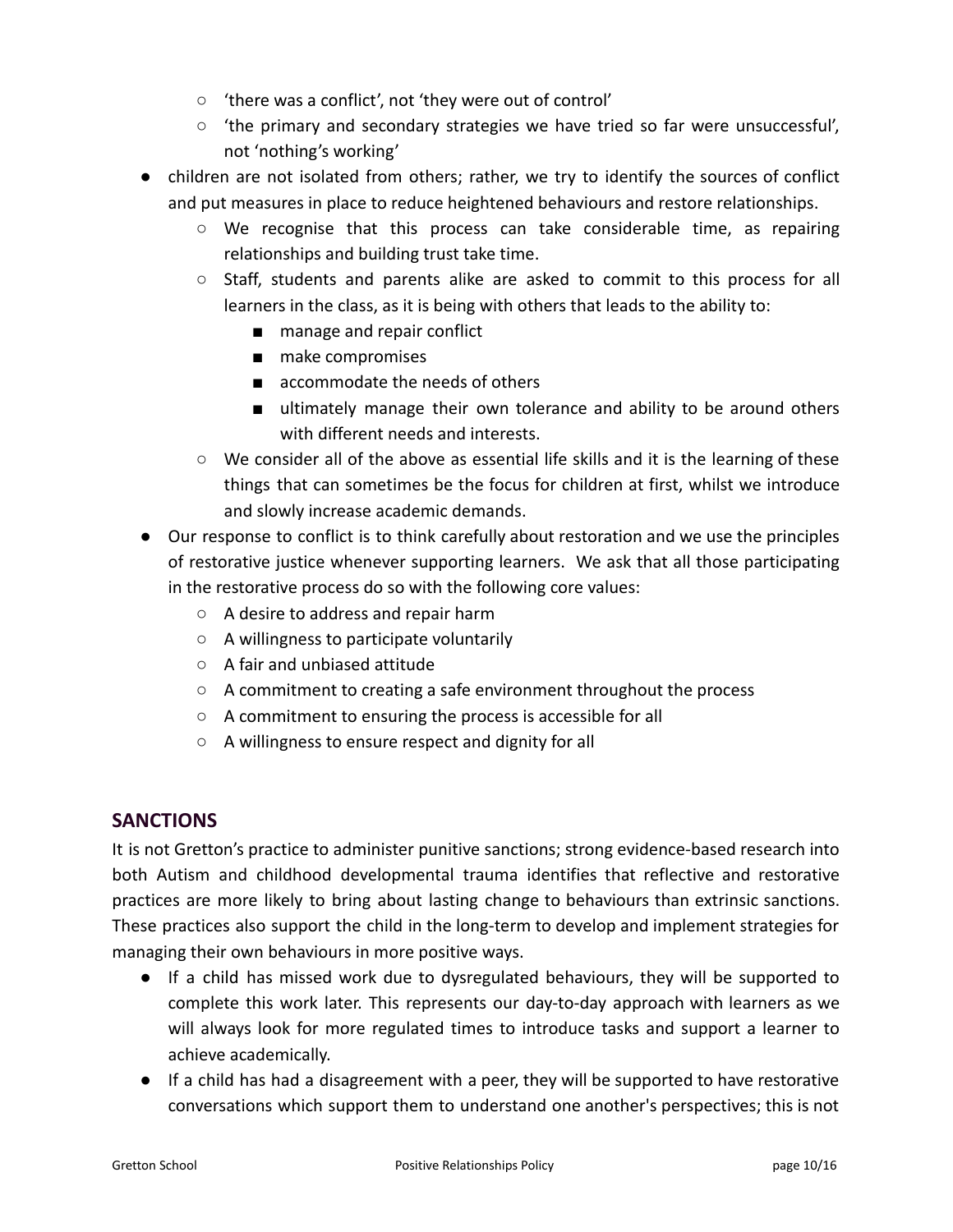only important in bringing about reparation between peers, but will teach the children strategies for conflict management in the future.

- If a child has broken something in school, it may be a good learning opportunity for them to relinquish some of their merits to contribute towards a repair or replacement object or they may be encouraged to apologise for the breakage.
- If a child is reluctant to follow staff instructions, they may be given an opportunity to do the task in a different way, or in a different order, or with staff support, or later in the day, in order that staff can celebrate achievements with the child. It is good practice to praise a child when they even make an *attempt* at the work, as we recognise that starting a task can often be the hardest part to do.
- If a child is showing unsafe behaviours, it may be necessary to postpone a trip or planned event to a later date; again, the removal of this event is not punitive and the anticipation of a renewed opportunity can often be used positively to support the child to make good choices.
	- $\circ$  It is the school's policy that children will be included in any educational or planned activity outside of school if they are safe and able to do so
- Reflective 'learning conversations' should therefore take place after every incident where a child has shown behaviours of concern and should be handled by familiar members of staff who can approach these conversations supportively and at a time when a child is most receptive.
- Learning conversations intend to:
	- promote appropriate behaviour
	- $\circ$  help children recognise the impact of their behaviour on themselves, other children, the adults caring for them, and the wider community
	- help children accept responsibility for their actions
	- support a child to undertake reparative and restorative action
	- provide a space for thinking, feeling, and making things better
- It may, on occasion, be necessary to ask parents to meet with staff to talk about the best ways forward with the learners; it is our experience that when parents and school work together, agreeing on the best ways to support a child, this is likely to be the most effective way to bring about positive change.

Although Gretton School's Positive Relationships Policy lays out clearly the school's ethos, response to learners and the primary, secondary and tertiary measures to support the development of a child's behaviour, it is important to make clear that the following sanctions will **not** be used within school and could lead to disciplinary action for the member(s) of staff involved:

- any form of corporal punishment;
- any punishment involving the consumption or deprivation of food or drink;
- the use or withholding of medication, or medical or dental treatment;
- any intimate physical examination;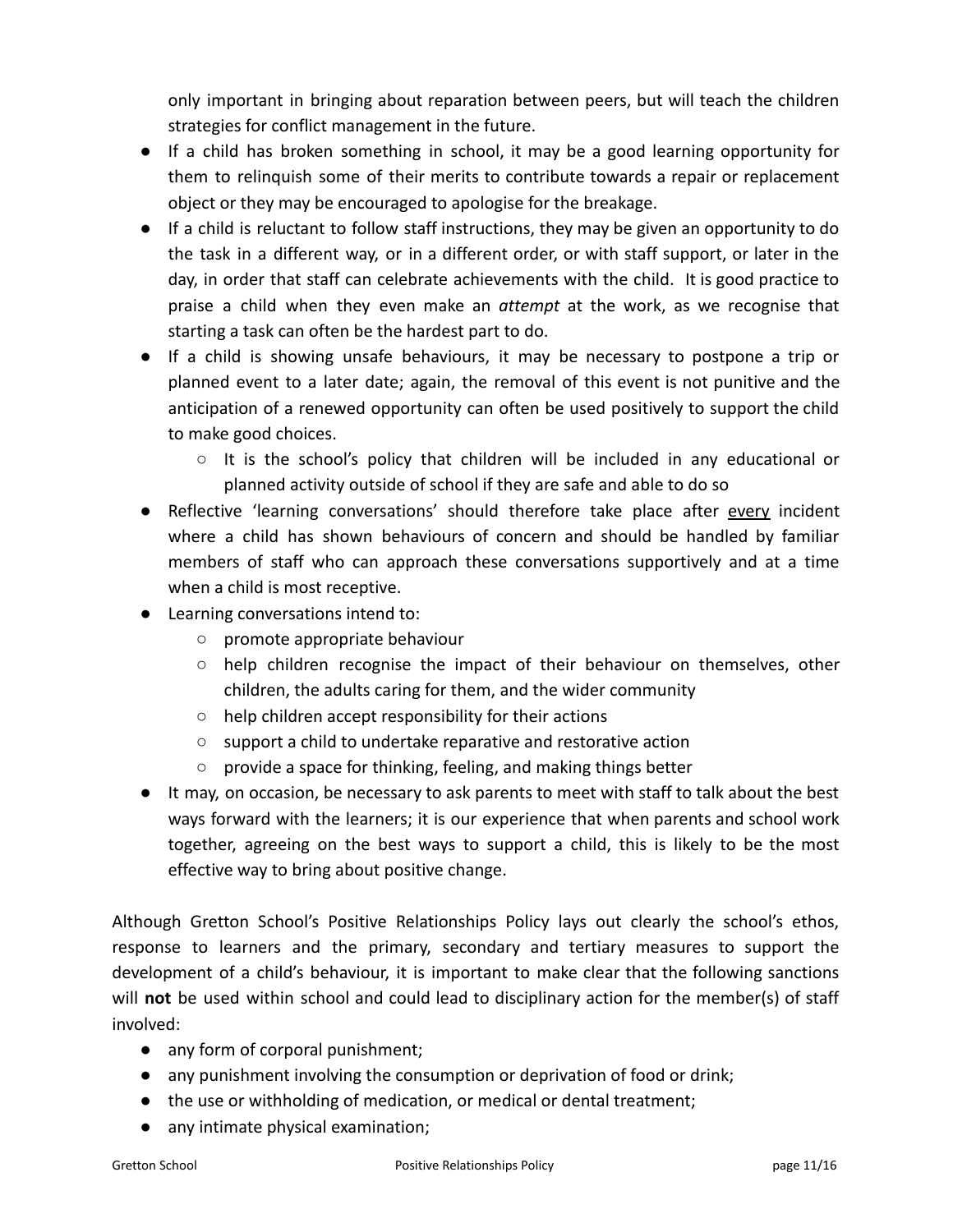- withholding any aids or equipment needed by a disabled child;
- any measure involving punishing a group of children for the behaviour of an individual child;
- denying access to the toilet;
- threats or verbal abuse intended to humiliate, shame or degrade a child, his/her family or other important people;
- removal of curriculum entitlement for any reason other than health & safety;
- removal of rewards that have already been earned;
- enforced seclusion, where a child is forced to spend time alone as a consequence. Any separation from the child's group would be in the company or close proximity to an adult. We do understand that sometimes children choose to be alone and this is noted on their IEP/IBP accordingly
- Any sanction that could subject a child to inhuman or degrading treatment or punishment.

In certain rare cases, it may be required to keep a child in a room to remove them from others or reduce their own risk of harm, but this would always be with a member of staff and in the best interests of the individual(s) involved. In line with mandatory reporting, this would be recorded as a restrictive physical intervention in the usual way with parents informed accordingly. Locking of external doors in order to provide safety for the children and prevent unauthorised persons from accessing the building is permitted.

#### **EXCLUSIONS**

Any form of exclusion, either fixed-term or permanent, should only be used rarely and in *exceptional* circumstances. The decision to exclude can only be made by the Headteacher (DfE guidance, 2017) or Executive Principal. Whilst a one-off episode or incident of behaviour may sometimes be positively managed with a fixed period out of school, it would be our usual practice to consider whether Primary, Secondary and Tertiary Strategies had been fully explored. However, it is also important to remember that:

- Individual needs, risks and context will always be considered when contemplating an exclusion of any sort.
- Fixed-term (temporary) exclusions of between 1 and 5 days may be considered when the child and/or the school feels that some time might be necessary in order to re-think approaches or make changes to provision and where a break from school, coupled with a reintegration meeting with the student and parents, could be a really effective way to restart provision in a more positive way for the learner and their staff.
- Fixed-term exclusions may also need to be considered in serious circumstances, to allow the school to reflect with parents, carers, social workers and/or other professionals on the cause of the incident or behaviours and to plan for a more successful reintegration.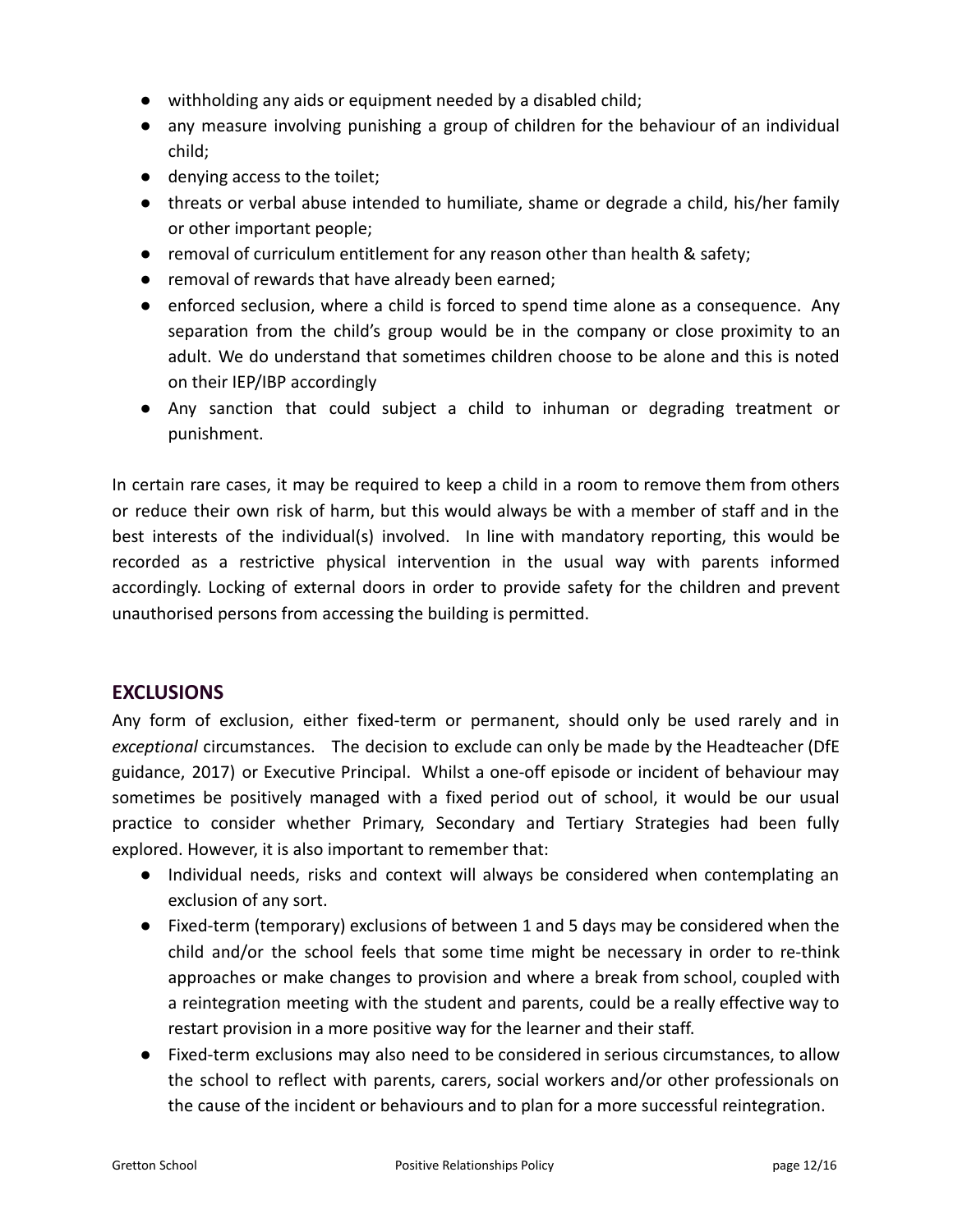- Such serious circumstances might include the following, which is not an exhaustive list:
	- single or repeated violence or assault
	- peer on peer abuse
	- activities involving illegal drugs, smoking (or smoking paraphernalia) or alcohol
	- carrying of an offensive weapon
- Unfortunately, Permanent exclusions may be a necessity in more extreme circumstances, where for example, the safety or wellbeing of others at school has been significantly compromised. Such extreme circumstances might include the following, which is not an exhaustive list:
	- Use of weapons or weaponry within school towards another
	- Selling of drugs or drug paraphernalia
	- Premeditated actions to hurt or harm another
	- Continued and repeated disruptive behaviour and unwillingness to engage with support or learning
	- Repeated, long-term targeting of another or others/peer-on-peer abuse
	- Single or repeated serious violence or assault
- The school will consult the DfE 2017 statutory guidance on exclusion and the additional guidance from August 2020 reflecting COVID-19.
- Whenever a fixed-term or permanent exclusion is issued, parents/carers and the placing Local Authority, including the social worker of any looked-after children, will be notified by phone and letter. Parents/carers will also be advised of their right to appeal and the process that will be followed should they choose to exercise this right.

#### **MONITORING RESTRICTIVE PHYSICAL INTERVENTION**

All incidents using Restrictive Physical Intervention and/or releases are mandatorily reported within 24 hours of the incident and the number of incidents with details where requested are reported weekly to the SLT and at least termly to the Cavendish Executive Team. Records should:

● Be submitted before the end of the working day, even if further details need to be added later;

- Use the systems and structure identified in our policies, through Behaviour Watch;
- Be factual and objective, using clear and unambiguous language;
- Be dated accurately;
- Inform a learner's Individual Education Plan/Individual Behaviour Plan (IEP/IBP), and risk assessment where any amendments are recommended.

Remember:

● After any physical intervention, a visual check of the child needs to be completed to check for injuries and ensure any medical treatment that is required is actioned; this check, with any outcome, needs recording on the report.;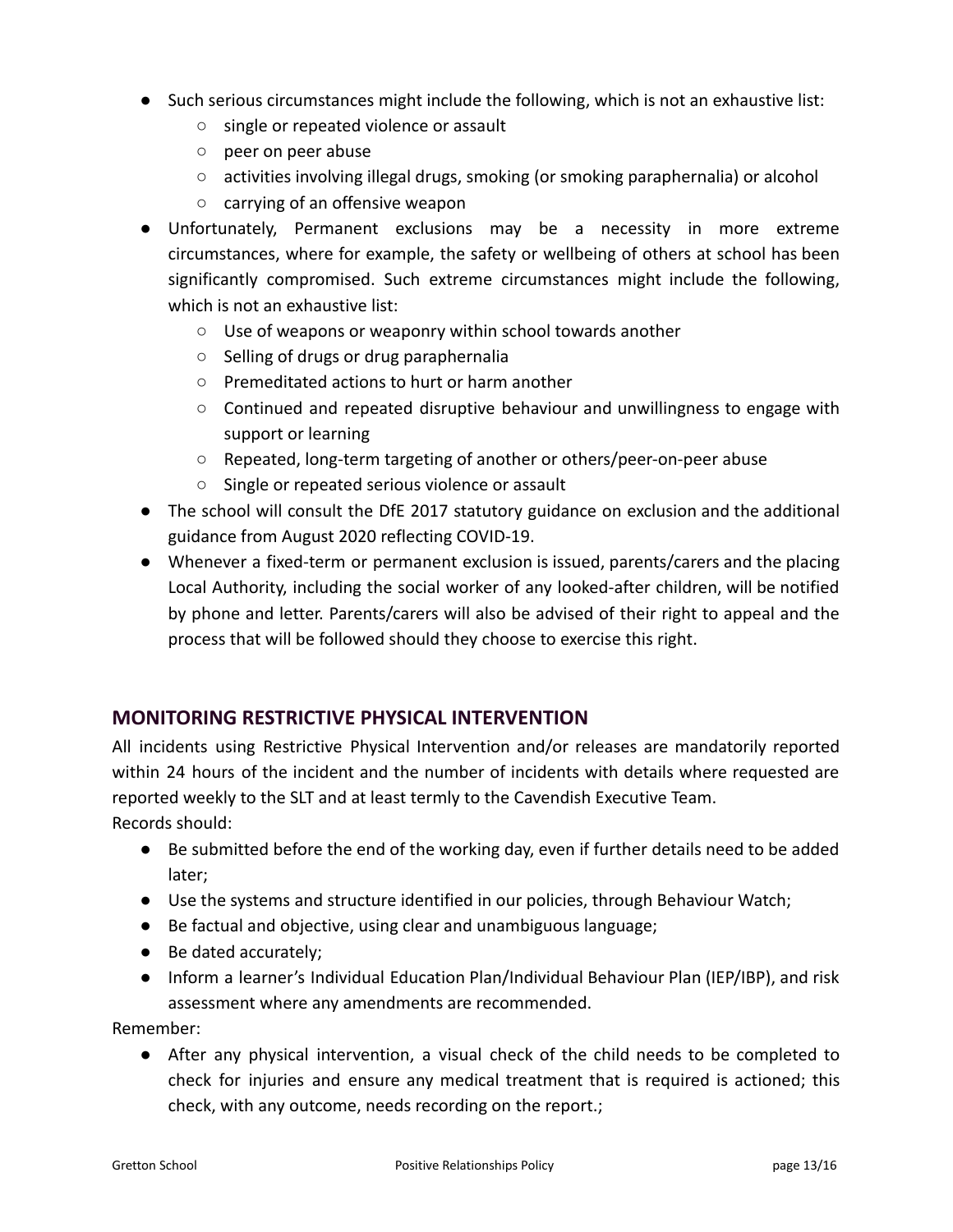- The child should always be offered first aid after any incident, and, where appropriate, the staff member will document any marks, injuries, etc. using a body map.
- Debriefs will be held after any restrictive physical intervention or incident involving a release. These can be facilitated by any members of the SLT, BWT or anyone who has completed the 3-day RRN (Restraint Reduction Network) training and the actions/points of discussion must be recorded before the incident is closed on Behaviour Watch.
- In all incidents where a restrictive physical intervention was used, the child should be given the opportunity to go through the incident with a staff member. This needs to take place within 5 days of the incident. It is this learning conversation which forms one of the most important aspects of the restorative/reflective process at Gretton and must take place to give the child a sense of closure, reflection and repair.
- A key part of going through the incident with the child is about listening to and capturing the child's experience of the incident and particularly of the restrictive physical intervention and involving them in thinking about strategies that may help them in the future.

### **ROLE OF STAFF**

- To be familiar with this policy.
- To ensure that behaviour management in the school is an active process that anticipates the children's needs and meets these where possible before acting out behaviour becomes extreme.
- To use their knowledge of the child to contribute to keeping IEP/IBP and any additional behaviour support plans up to date.
- To ensure that any measure of discipline or control is used with thought and care in the best interest of the child(ren).
- To reflect on their own practice and to be a critical friend to colleagues.
- To contribute to developing best practices, including being open to changing and improving their own practice on an ongoing basis.

#### **ROLE OF THE LEADERSHIP TEAM**

The Leadership Team has a responsibility to know and understand what is happening in the school in terms of Behaviour, including:

- the nature and frequency of incidents
- the way in which individual children are supported
- how groups are working together
- what interventions, approaches, therapies and relationships are in place to support and develop positive behaviour both across the school and for individual learners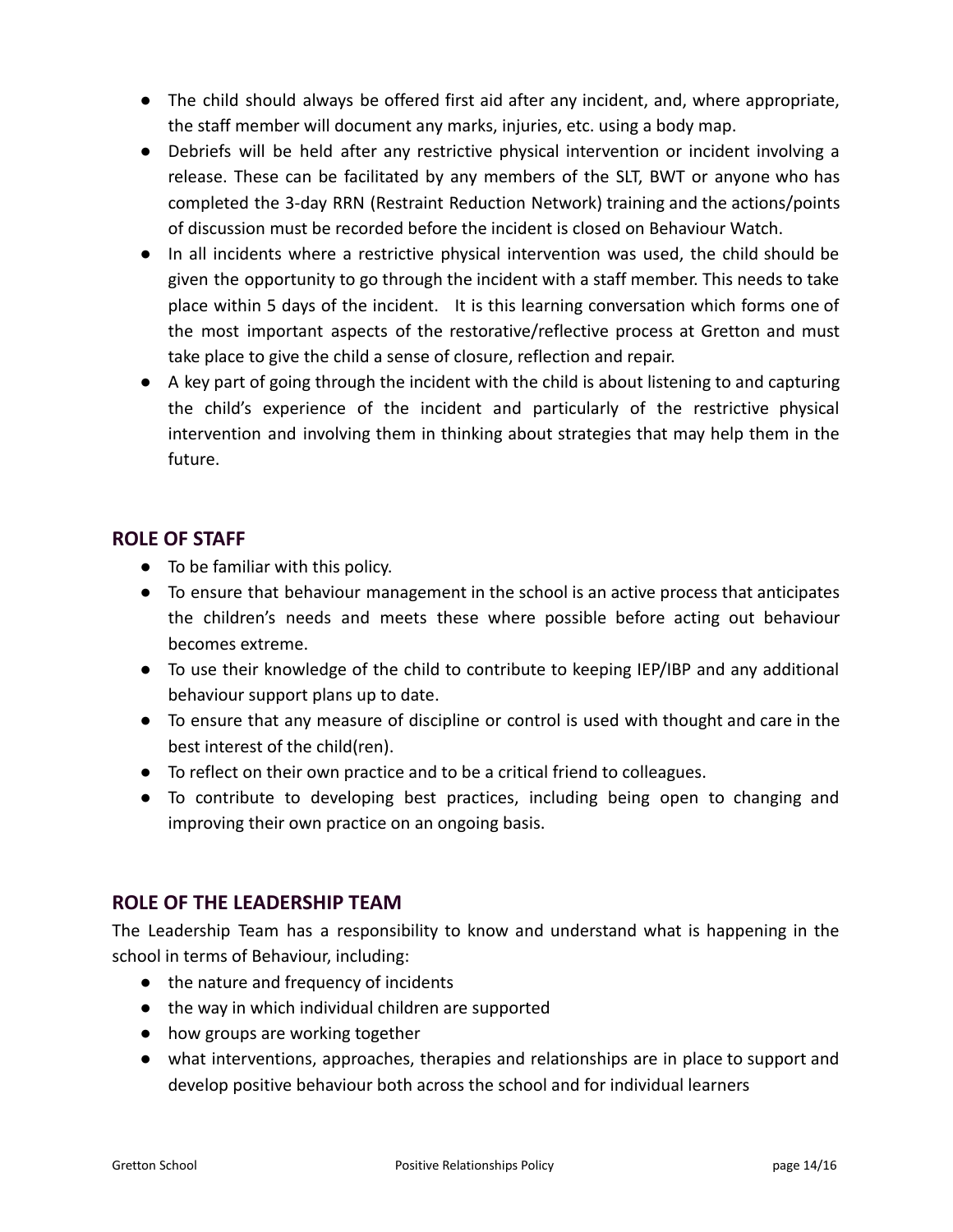● how well staff are trained on the relational approach and are adhering to the principles of these approaches for learners

This involves:

- ensuring that there is sufficient oversight of, monitoring of, and accountability for the behaviour across school
- monitoring and improving the systems to record behaviour within school
- monitoring the progress of individual learners and groups over time, to inform the priority areas where the Multidisciplinary Team, Psychologists and Behaviour and Welfare Team are allocated for the most impact
- monitoring the reflective practice/learning conversations within school
- ensuring that there are sufficient opportunities for training

Responsibility for Monitoring:

- The Behaviour and Welfare Team hold oversight of the positive handling plans for each child and directly monitor the recording of incidents and the legal aspects of recording and signing these incident logs.
- These logs and the logs of the subsequent reflective conversations are also monitored by the Senior Leadership Team, the SENDCo and Deputy SENDCo and the Key Stage Leaders within school, in order to support the staff around the children, provide additional training where required, allocate Multidisciplinary colleagues to support and ensure that IEP/IBPs are amended to reflect the learners' needs accurately.
- The Headteacher and Deputy Headteacher monitor recording systems and maintain the systems used to ensure practice and recording is of the highest standard. This is monitored on a regular basis.
- Key Stage Leads set the tone for the proactive systems and expectations of staff which are appropriate for the children in their Key Stage.

#### **ROLE OF THE CAVENDISH EXECUTIVE TEAM**

This team remains focussed on the effectiveness of the school in working safely with and reducing children's challenging behaviours. The Governor with lead responsibility for Safeguarding has particular oversight of the intent, impact, and implementation of this policy on young people.

#### **ROLE OF PUPILS**

It is intended that, through participation in restorative conversations, as well as through the reflective process, children should come to understand their own behaviours and develop their own capacity for verbalising feelings and self-regulating. This should lead to a reduction in behaviour that challenges over time to be replaced with more effective strategies for managing heightened emotions.